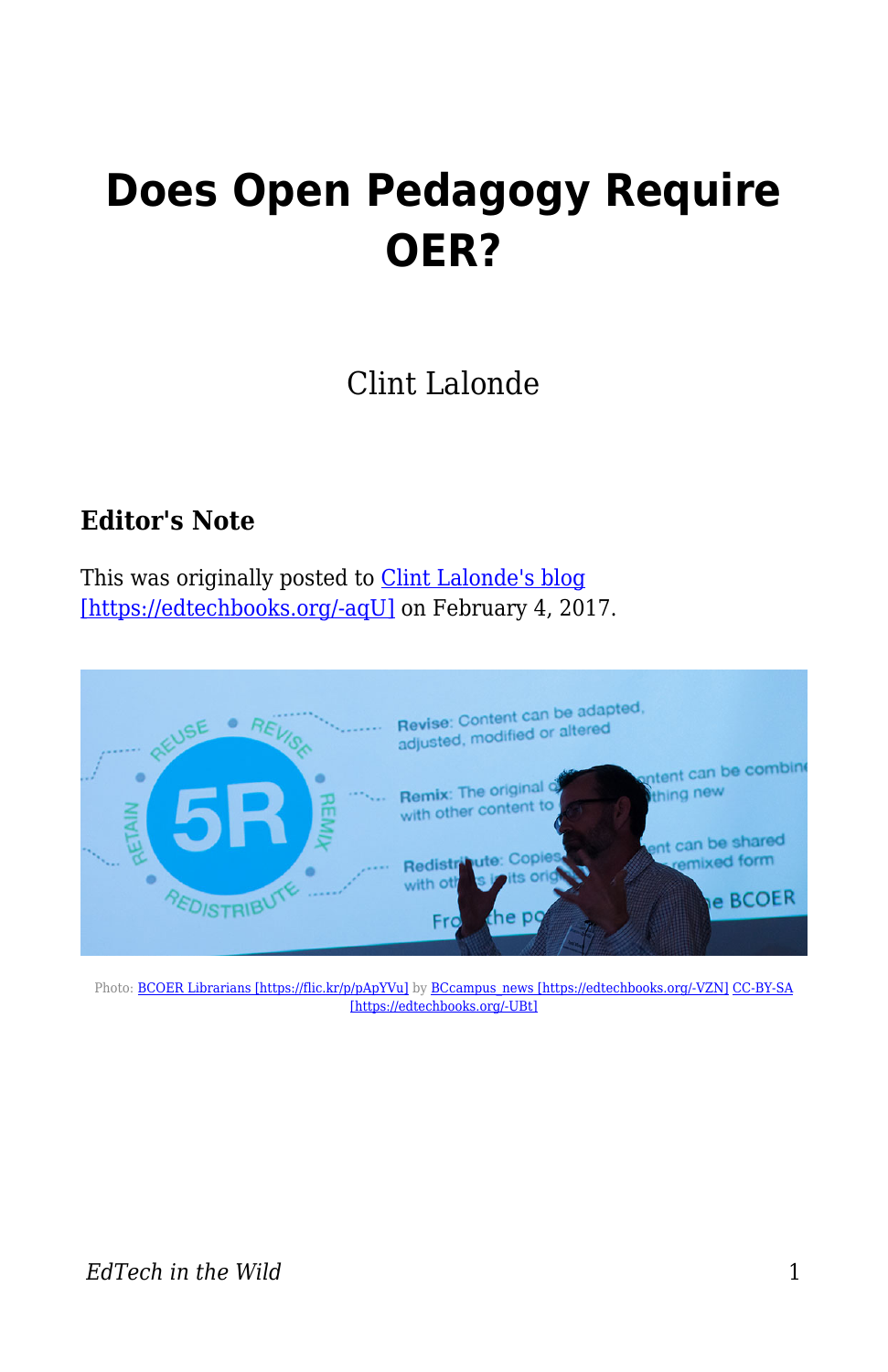

I recently had the opportunity to attend a [student showcase](https://storify.com/KimODonnell/student-digital-showcase) [\[https://edtechbooks.org/-bZe\]](https://storify.com/KimODonnell/student-digital-showcase) of Digital Humanities projects, put on by the Digital Pedagogy Network. The Digital Pedagogy Network is a collaborative project between the University of Victoria and Simon Fraser University.

The context of the event was to give Digital Humanities students an opportunity to showcase the DH projects they have been working on to fulfill the requirements of their various undergrad/graduate level DH programs at UVIC and SFU. I am grateful to SFU Digital Scholarship Librarian (and Whitecaps soccer fan) [Rebecca Dowson](https://twitter.com/Reb_D) [\[https://twitter.com/Reb\\_D\]](https://twitter.com/Reb_D) for suggesting that I attend. I am very happy that I did.

First and foremost, the student projects are fantastic. These are students that are working hard to capture and preserve significant, but often overlooked, pieces of our cultural heritage, like the [Fred](http://www.fredwah.ca/home) [Wah \[http://www.fredwah.ca/home\]](http://www.fredwah.ca/home) archives. Fred Wah is a Canadian writer and Parliamentary Poet Laureate. His online archive is a DH project by English student [Deanna Fong](https://twitter.com/bilycutfong)

[\[https://edtechbooks.org/-dIQ\]](https://twitter.com/bilycutfong). Then there is the [Wosk–McDonald](http://press.ccsp.sfu.ca/) [Aldine Collection \[http://press.ccsp.sfu.ca/\]](http://press.ccsp.sfu.ca/) a digital preservation project being worked on by DH students and made available on the open web which celebrates the work of Aldus Manutius, "the Renaissance's most innovative scholarly publisher". There is a [curated](https://victorianauthorshipandreadership.wordpress.com/)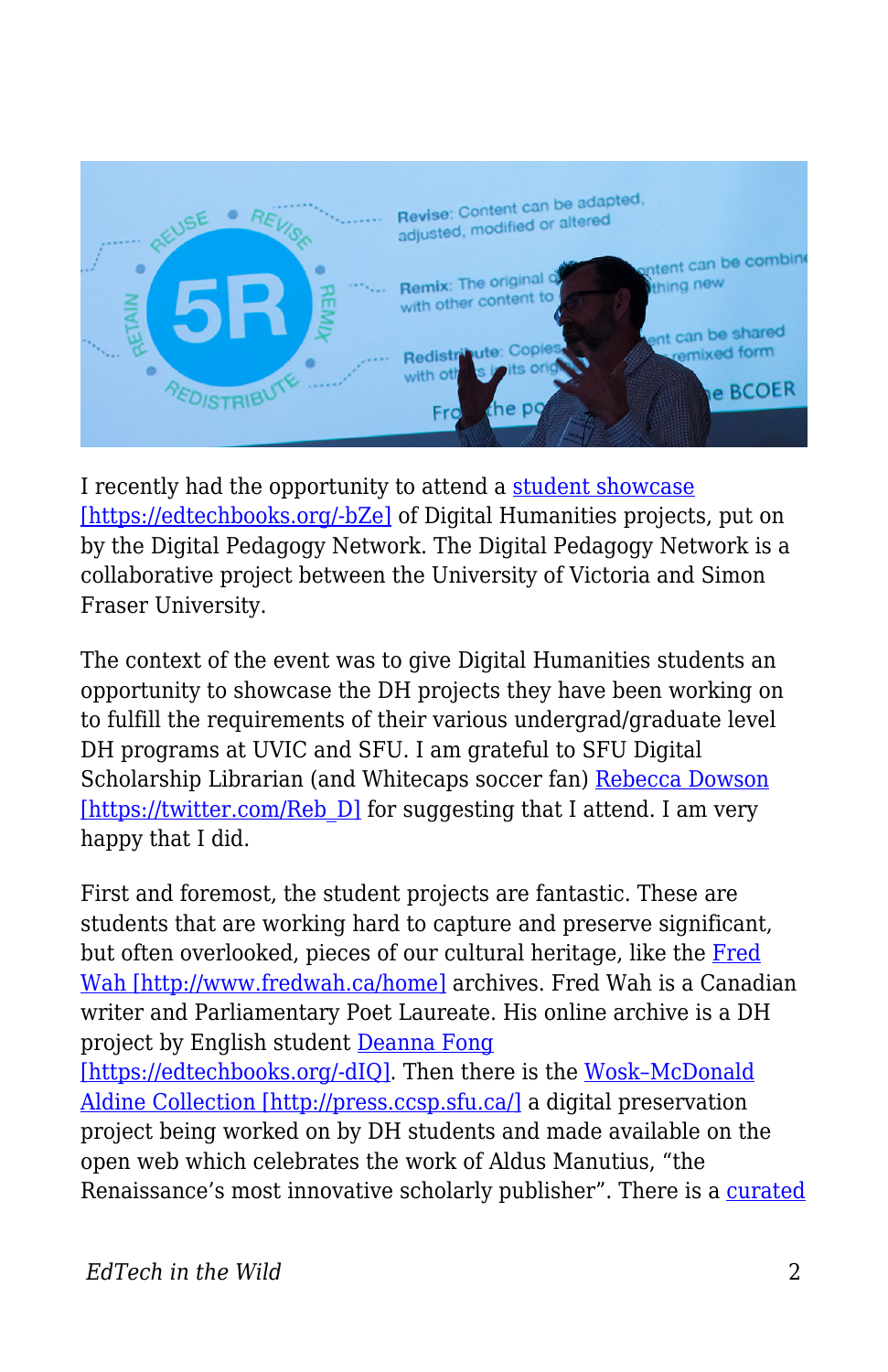[digital exhibition \[https://edtechbooks.org/-fPI\]](https://victorianauthorshipandreadership.wordpress.com/) that explores authorship and readership of Victorian-era pornography created by BA students Erin Huxley, Keirsten Mend, Donna Langille and Leah de Roy, and a [cultural mapping \[https://edtechbooks.org/-zu\]](http://simonfraseru.maps.arcgis.com/apps/MapJournal/index.html?appid=df23c82c36eb489d83e3c086264e1668) exhibition of the legends that are included in E. Pauline Johnson's 1911 text, *Legends* of *Vancouver*, which is based on the narratives of Chief Joe Capilano of the Squamish nation (and which prompted a great discussion around the tensions involved with non-Indigenous people researching and mapping Indigenous territories).

All of these educational resources, created by students and available on the open web. But none openly licensed.

Which made me consider open pedagogy and the way in which open pedagogy is defined. Granted, that term "open pedagogy" is fairly new and evolving. My first exposure to the term was in a 2013 (was it really 4 years ago?) [blog post \[https://edtechbooks.org/-ysk\]](https://opencontent.org/blog/archives/2975) from David Wiley where David defines open pedagogy as being directly connected to the (at the time) 4R permissions of OER (emphasis mine).

Open pedagogy is that set of teaching and learning practices only possible in the context of the free access **and 4R permissions characteristic of open educational resources**.

So, with that definition, the assignments that these students have done are not open pedagogy. While some of them do use open access resources (mostly public domain resources), none of the students have released their material with an open license, and, in fact, [some](http://www.fredwah.ca/content/acknowledgements) [resources \[https://edtechbooks.org/-auw\]](http://www.fredwah.ca/content/acknowledgements) are made available with full copyright and only under academic fair use policy.

But yet publicly available. On the open web. Students working on the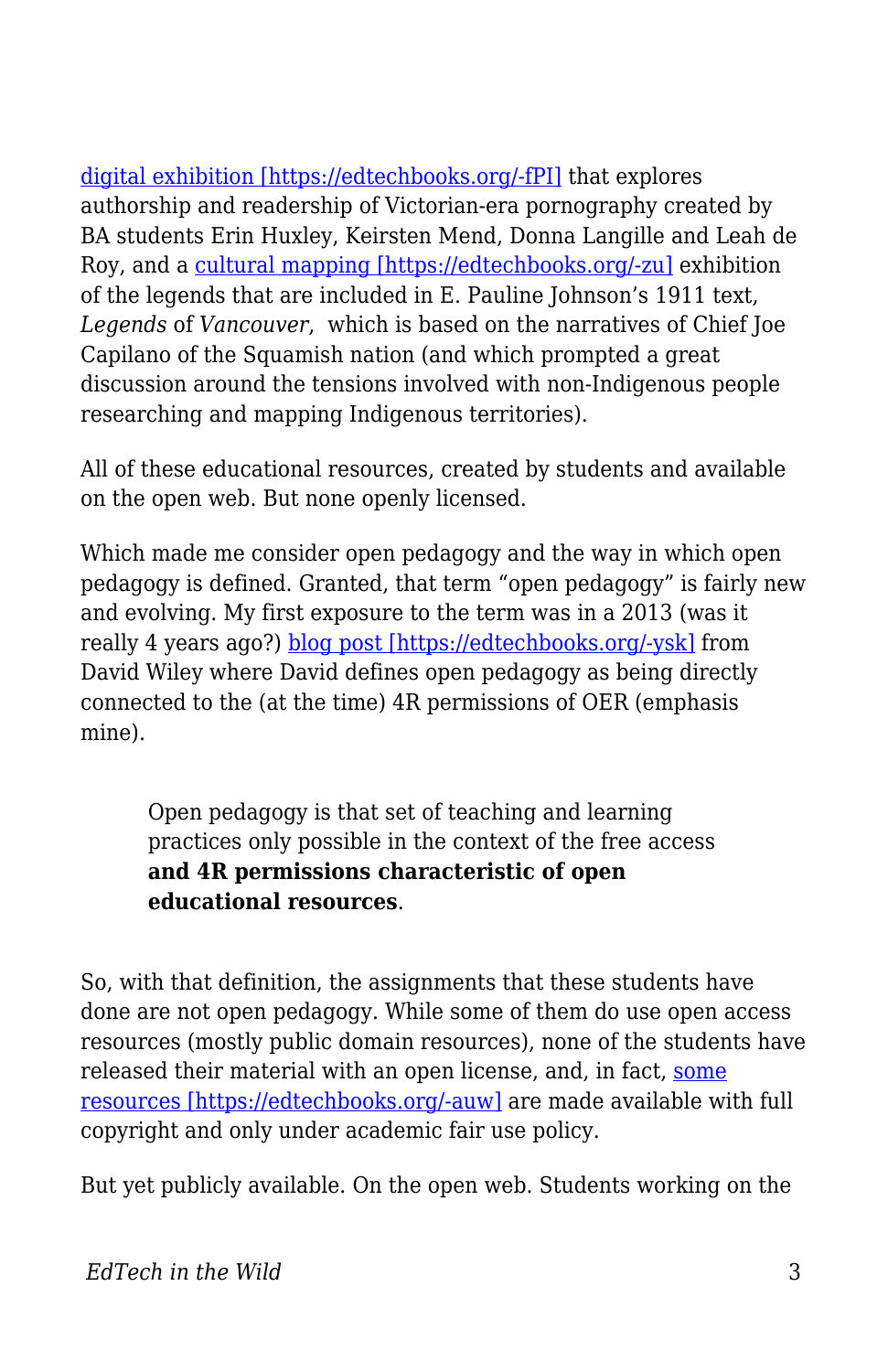open web, on meaningful projects.



But yet, not open pedagogy, at least by David's definition.

Which made me wonder: is open pedagogy only possible if the work by a student meets the 5R open licensing criteria? Or is what makes open pedagogy open is that students are working in the open with their work on display to the world? Is that the defining feature of open pedagogy?

Don't get me wrong. Encouraging students to release meaningful and significant work they do with an open license is the best possible outcome as it enables the widest possible distribution and application of their work. But if a student creates a meaningful piece of work and simply makes it open access on the web without actually assigning and open license to the work, does that make it a less meaningful and impactful open pedagogy experience?

To the students who created these projects, I would say the answer is no. In a Q&A I asked them to talk about working in the open and how they felt as students to have their work in the open and view-able to the world. Their responses were that they felt it was important to have their work in the open; that they felt the work they were doing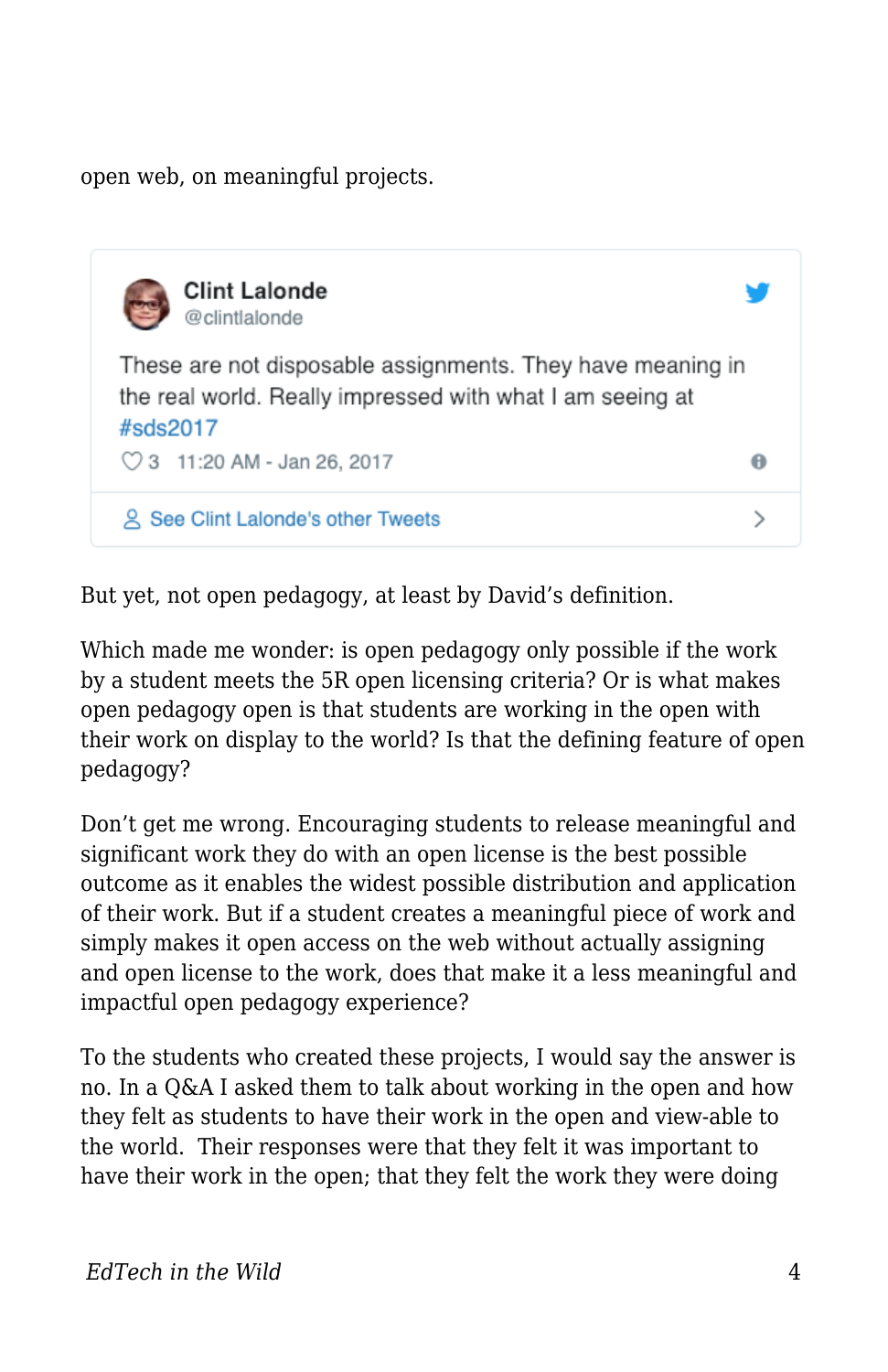needed to be open and accessible to the wider world, and the world needed to know about this work. Not one said the reason they wanted their work open was to have it reflect favourably on them, or that it would look good as part of a digital resume/portfolio. They felt an urgency that their subject matter be made available to the broader pubic. It mattered to them, and that motivated them. They wanted to do justice to their subject matter.

To me, this is open pedagogy. The motivation that it gives to students that what they do matters in the world. That they are contributing to something bigger and greater than themselves. That the work is meaningful. Yes, it would have an even greater impact if this work was released with an open license, but the fact that this work is not openly licensed doesn't make it any less of an open pedagogy exercise to me.

As I was expressing this point on Twitter, Tannis Morgan at the JIBC sent me a link to a [wonderful blog post \[https://edtechbooks.org/-vpo\]](https://homonym.ca/uncategorized/open-pedagogy-and-a-very-brief-history-of-the-concept/) she wrote that made me realize that, despite having a French-Canadian last name, I should have paid closer attention to French class. In the post, Tannis digs into the history of the term open pedagogy and finds traces of it in the linguistic culture wars of a 1979 Canada with Quebec educator named Claude Paquette.

Paquette outlines 3 sets of foundational values of open pedagogy, namely: autonomy and interdependence; freedom and responsibility; democracy and participation.

In her post, Tannis wraps up with an astute observation

In other words, open pedagogy is currently a sort of proxy for the use and creation of open educational resources as opposed to being tied to a broader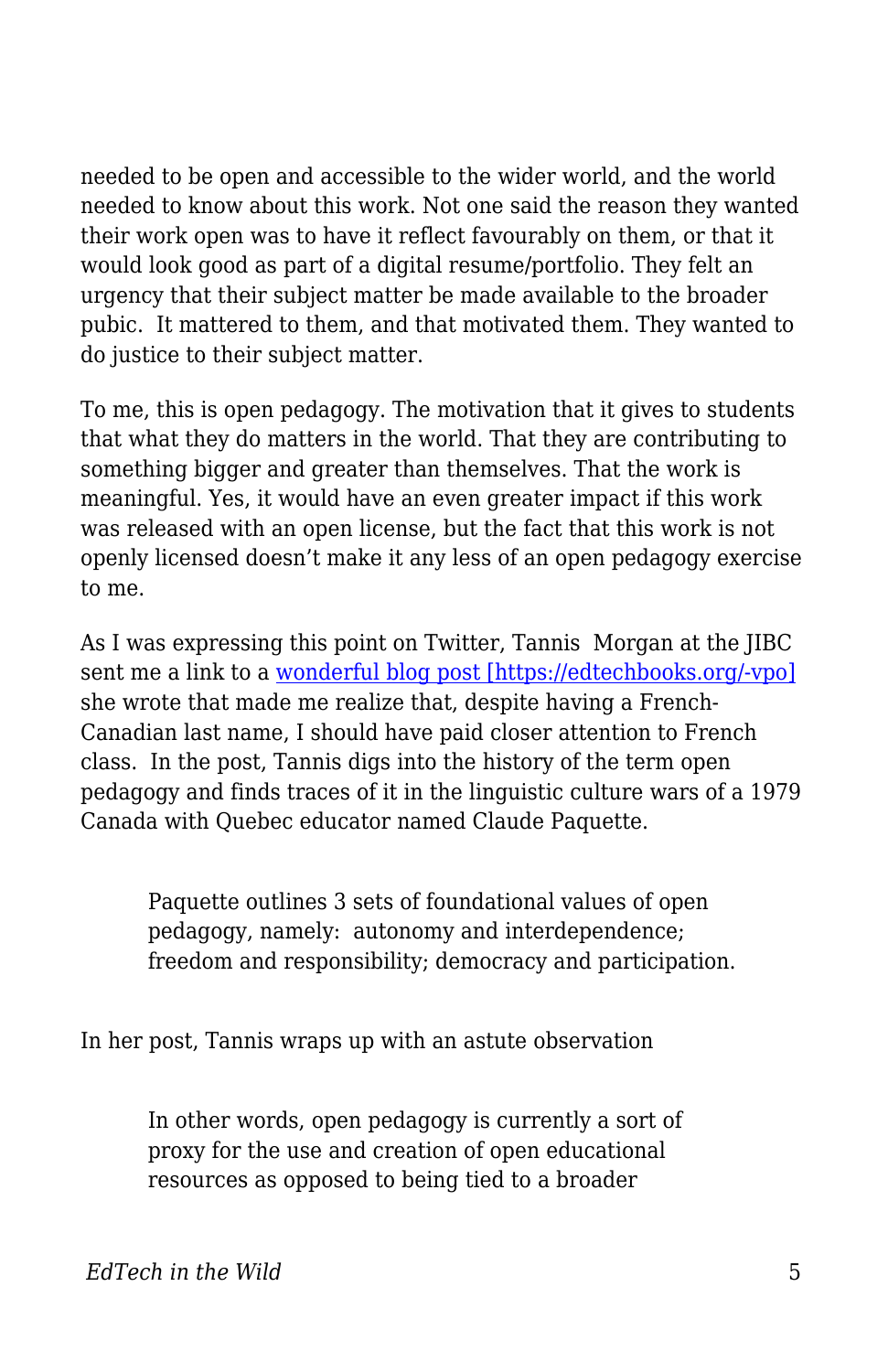pedagogical objective.

Which begs the question; what is the broader pedagogical objective of open pedagogy? Does open pedagogy only exist when it is connected to the use and production of OER's?

**Addendum:** After I wrote this, I realized that I had read an [excellent](https://campustechnology.com/Articles/2014/11/12/Open-Pedagogy-Connection-Community-and-Transparency.aspx?Page=1) [2014 interview \[https://edtechbooks.org/-XCX\]](https://campustechnology.com/Articles/2014/11/12/Open-Pedagogy-Connection-Community-and-Transparency.aspx?Page=1) with [Tom Woodward](http://tomwoodward.us/) [\[http://tomwoodward.us/\]](http://tomwoodward.us/) in Campus Technology where Tom spoke at length about open pedagogy as a broad and holistic set of values and approaches.

Looking at open pedagogy as a general philosophy of openness (and connection) in all elements of the pedagogical process, while messy, provides some interesting possibilities. *Open* is a purposeful path towards connection and community. Open pedagogy could be considered as a blend of strategies, technologies, and networked communities that make the process and products of education more transparent, understandable, and available to all the people involved.

I think this holistic view of open pedagogy as a messy space where the values of openness inform teaching and learning practices is one that appeals to me.